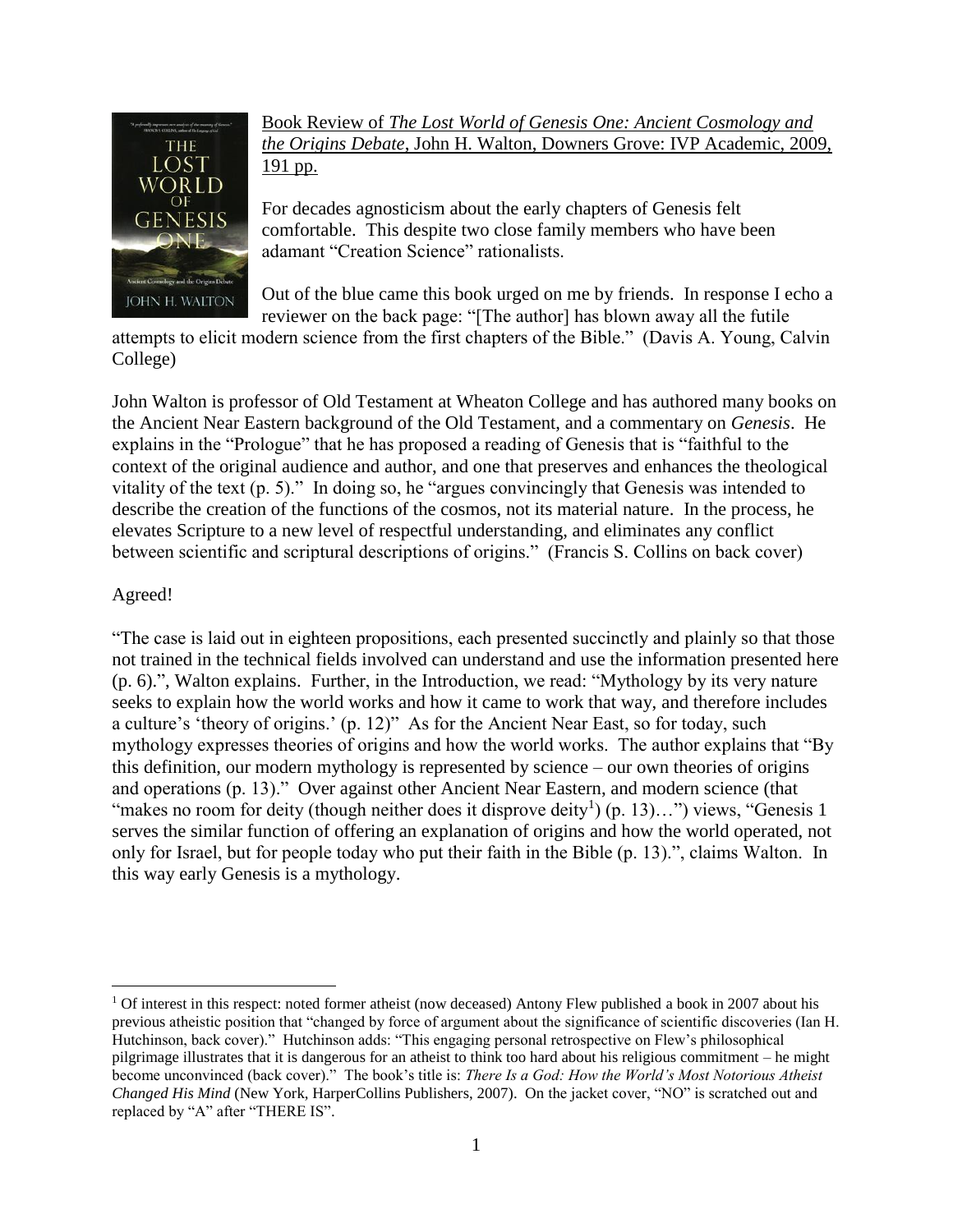Proposition 1 is that "Genesis 1 is Ancient Cosmology (p. 14)": not at all similar to the way moderns think about cosmology. To attempt "concordism"<sup>2</sup> between ancient and modern cosmologies, "we are making the text say something that it never said (p. 15)." We thereby actually change the text's "literal" meaning<sup>3</sup>. Further, concordism seeks concord with current scientific thinking. Science by definition is a moving target. Therefore concordism rivets the text to a *passé* science or to a current consensus that without doubt will become *passé*! Not to acknowledge culturally relative aspects of biblical interpretation is spiting not minding the text. Further, in Ancient Near Eastern cosmology, there was no distinction between a "natural" and a "supernatural" world.

Bluntly, Walton asserts, "The Bible's message must not be subject to cultural imperialism (p. 19)." This is an endlessly pertinent challenge in reading the Bible, no less with reference to Genesis 1.

Proposition 2 asserts: "Ancient Cosmology Is Function Oriented (p. 21)." Close reasoning through analogy follows for a few pages, eventuating in: "I propose that people in the ancient world believed that something existed not by virtue of its material properties, *but by virtue of its having a function in an ordered system* (p. 24)." – not in scientific, rather in human societal and cultural terms. Something "existed" in the worldview of Genesis when it *functioned*; *a material object* did not connote "existence" in the Ancient Near East – so unlike our worldview. "In the ancient world, what was most crucial and significant to their understanding of existence was the way that the parts of the cosmos functioned, not their material status (p. 26)." Get our head around this, and essentially the debate between modern science and Genesis 1 melts away.

Several instances from Ancient Near Eastern literature are adduced. All point to that conclusion: "to create something (cause it to exist) in the ancient world means to give it a function, not material properties (p. 33)." Wow! Something liberating is already emerging!

The third proposition is: " 'Create' (Hebrew *bārā'*) Concerns Functions" (p. 36). Drawing on all biblical "usage" instances conveniently supplied in Table 1, pp. 40 and 41, Walton indicates that "the absence of reference to materials, rather than suggesting material creation out of nothing [*ex nihilo*], is better explained as indication that *bārā'* is not a material activity but a functional one (p. 42)." Walton's telling additional comment is: "This is not a view that has been rejected by other scholars; it is simply one they never considered because their material ontology [creation  $ex\,nihilo]$  was a blind presupposition for which no alternative was ever considered<sup>4</sup> (p. 42)."

The above interpretive move by Walton is telling and a warning in wider application: what questions are asked or are not of the text (due to presuppositions) may indeed dramatically

 $\overline{a}$ 

<sup>&</sup>lt;sup>2</sup> "Concordism" is further discussed in Proposition 11, pp. 101ff. It is of course vigorously upheld by detractors of this book.

<sup>&</sup>lt;sup>3</sup> Walton states in the book's "FAQs" section: "I believe that the reading that I have offered is the most literal reading possible at this point (p. 169)."

<sup>&</sup>lt;sup>4</sup> In the "FAQs" section, Walton asks rhetorically: "If this is the 'right' reading, why didn't we know about it until now (p. 170)?" Walton explains that Ancient Near Eastern "ways of thinking that were prominent in the ancient world" but relatively unknown until recently, have had new windows opened "to an understanding of an ancient worldview that was the backdrop of the biblical world (both quotes on p. 170)." He points us to his own publication: *Ancient Near Eastern Thought and the Old Testament*, Grand Rapids: Baker Academic, 2006.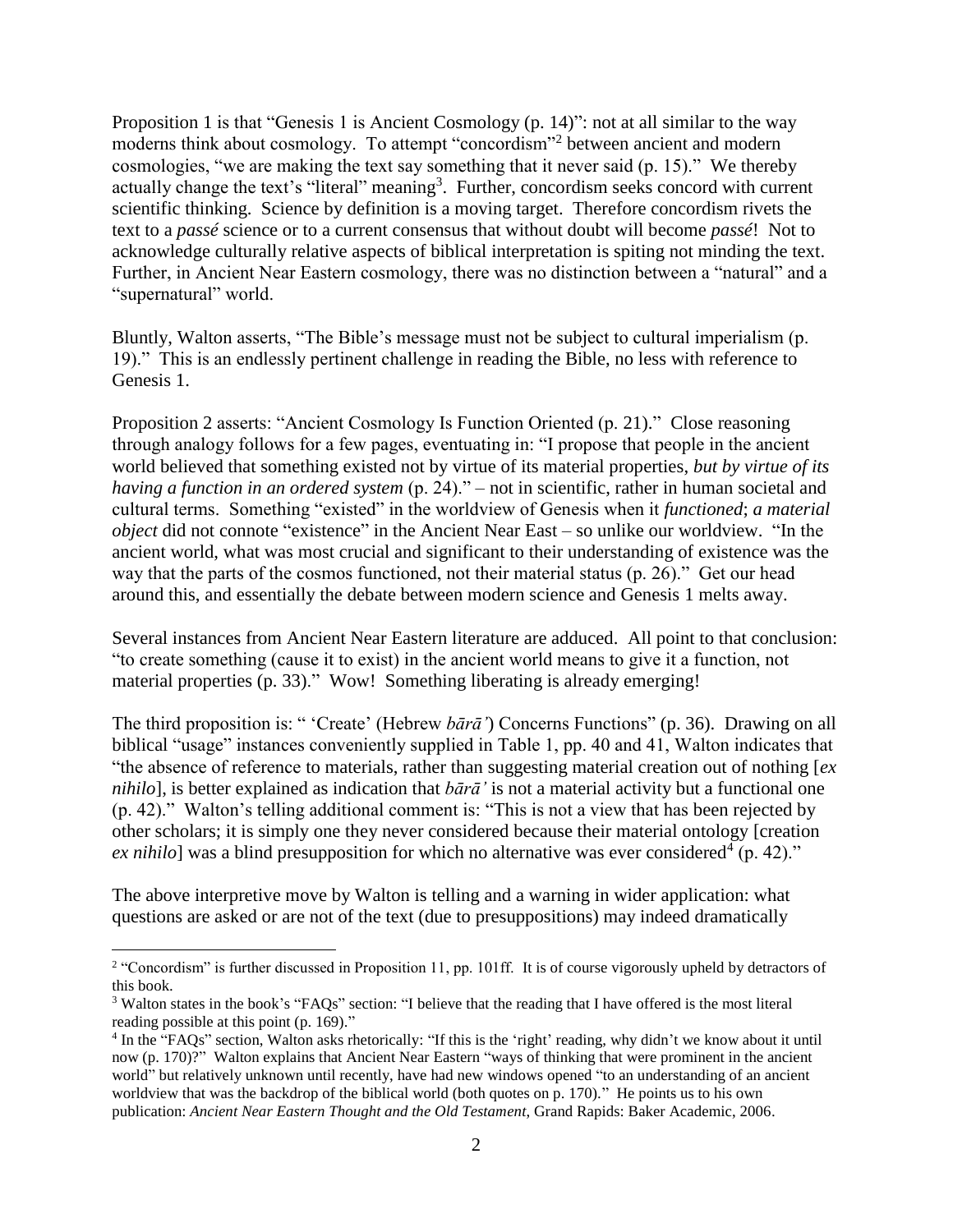influence "*rightly dividing the word of truth* (II Timothy 2:15, KJV)." In this discussion, Walton adds the *caveat* that he affirms the material creation of all things by God, and without doubt *ex nihilo*. But in relation to Genesis 1, Walton observes that most interpreters of this passage have thought *only* in terms of material origins of creation, when in fact "origins" could be discussed at other levels. Not to have done so is simply a fallacious hermeneutical move, one to which to some extent every biblical (or other literary text) interpreter is *ipso facto* prone. This should at minimum evoke a certain humility in the receptor *vis à vis* all texts/communication.

Walton gives an expanded *interpretive* translation (or paraphrase) of Genesis 1:1: "*In the initial period, God created by assigning functions throughout the heavens and the earth, and this is how he did it.*"

Proposition 4 is: "The Beginning State in Genesis 1 Is Nonfunctional" (p. 46). That is, there is *material* in the "beginning" that needs assignment of *function in an ordered system*. So "creation" refers not to *material* (that is already *there*) but to *function*. And this *function*  invariably focusses on people. Thus, "In Genesis people are not put in place until day six, but functionality is established with their needs and situation in mind (p. 50)." "*It was good*" in its repetition takes on the meaning of " 'functioning properly' (p. 50)." Walton asks, What would not be "*good*?", to which the text responds, "*It is not good for the man to be alone* (Genesis 2:18; p. 50)." There follows this: "The human condition is not functionally complete without the woman. Thus throughout Genesis 1 the refrain 'it was good' expressed the functional readiness of the cosmos for human beings (p. 50)."

In passing, Walton adds profoundly, "So there is reason or motivation for studying the detailed nature of creation, which we now call science, even if the ancient Hebrews didn't take up this particular study (p. 50)."

Again from the author: "All of this indicates that cosmic creation in the ancient world was not viewed primarily as a process by which matter was brought into being, but as a process by which functions, roles, order, jurisdiction, organization and stability were established (p. 52)."

Proposition 5: "Days One to Three in Genesis 1 Establish Functions" (p. 53). Time is the first so established<sup>5</sup> on Day One. Weather is next established on Day Two. Food production emerges on Day Three. So the comment: "These three great functions – time, weather and food – are the foundations of life. If we desire to see the greatest work of the Creator, it is not to be found in the materials that he brought together – it is that he brought them together in such a way that they work... We should never lose the wonder of this. Functions are far more important than materials (p. 58)."

Walton touches on the Genesis flood that sees the material world return to a primordial state of chaos. "What follows is a re-creation text as the land emerges again from the waters and the blessing is reiterated (p. 59. He cites his own writing, *Genesis*, NIV Application Commentary (Grand Rapids: Zondervan, 2001), pp. 344 – 45.)" After quoting Genesis 8:22 about the Creator's post-flood promise concerning enduring faithfulness to the (re)Creation, Walton states:

 $\overline{a}$ 

<sup>&</sup>lt;sup>5</sup> For a fascinating study of time, see *Christ and Time: The Primitive Christian Conception of Time and History*, 3<sup>rd</sup> edition. Oscar Cullman. Translated from German by Floyd V. Filson. SCM Press Ltd., 1962.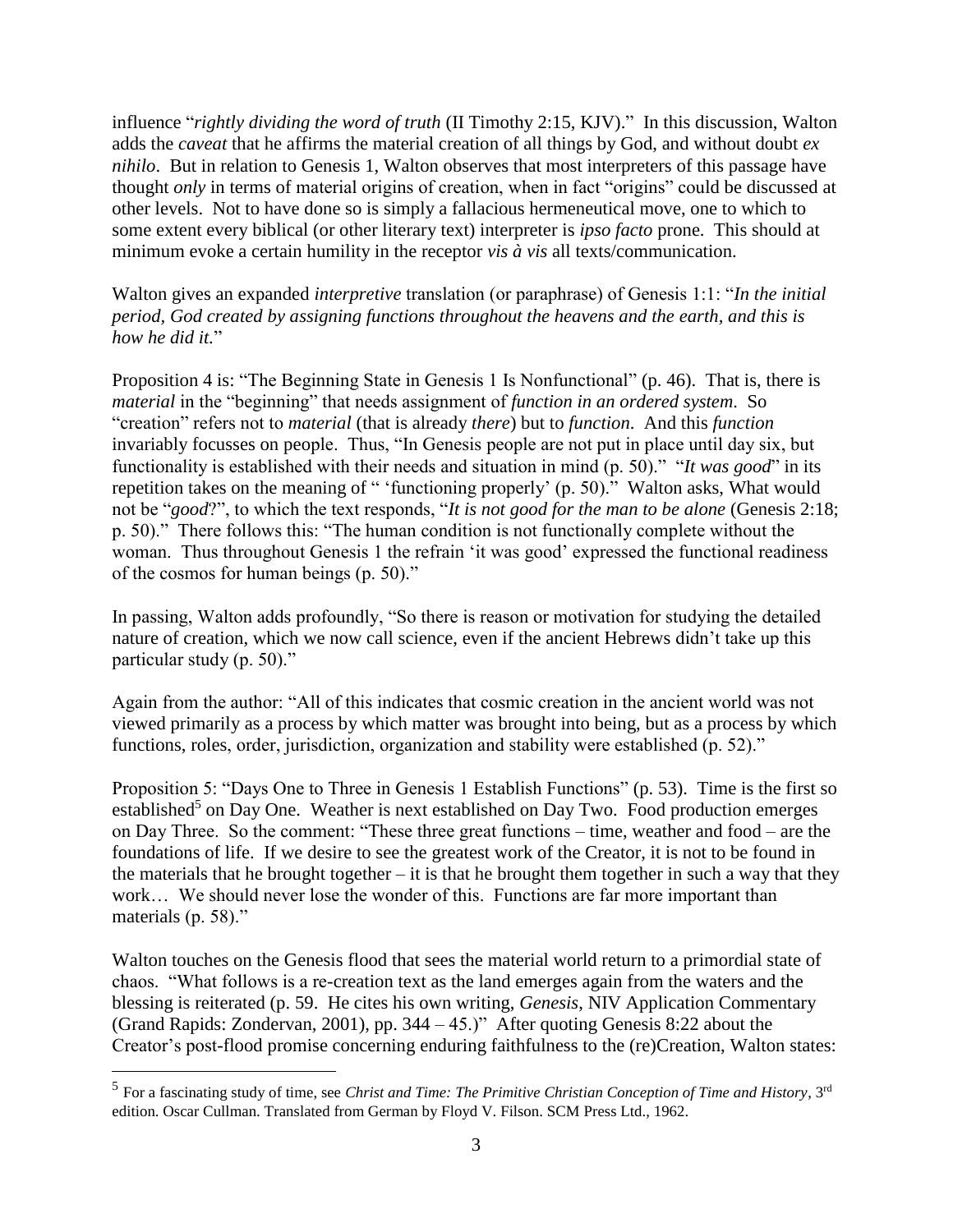"Here we find the three major functions in reverse order: food, weather and time, never to cease. The author is well aware that these are the main categories in the operation of this world that God has organized (p. 59)."

As a good teacher, Walton underscores in this context: "We should not worry about the question of 'truth' with regard to the Bible's use of Old World science. As we mentioned before, some scientific framework needs to be adopted, and all scientific frameworks are dynamic and subject to change. Adoption of the framework of the target audience is most logical (p. 60)."<sup>6</sup>

Proposition 6 asserts: "Days Four to Six in Genesis 1 Install Functionaries" (p. 62). As to creation of humankind, Walton writes: "All of the rest of creation functions in relationship to humankind, and humankind serves the rest of creation as God's vice-regent. Among the many things that the image of God may signify and imply, one of them, and probably the main one, is that people are delegated a godlike role (function) in the world where he places them<sup>7</sup> (p. 67)."

<sup>7</sup> Father Thomas Hopko *theologically* argues a different "image of God" emphasis:

 $\overline{a}$ 

The Orthodox approach is that we are made in the image and likeness of God, and that God is a Trinity of persons in absolute identity of being and of life in perfect communion. Therefore, communion is the given. Anything that breaks that communion destroys the very roots of our existence. That's why forgiveness is essential if there is going to be human life in the image of God. We are all sinners, living with other sinners, and so "seventy—times—seven" times a day we must reestablish the communion—and *want*  to do so. The desire is the main thing, and the feeling that it is of value…

The obsession with relationship—the individual in search of relationships—in the modern world shows that there is an ontological crack in our being. There is no such thing as an individual—he was created, probably, in a Western European university. We don't recognize our essential communion. I don't look at you and say, "You are my life."

Contemporary interpretations of the commandment in the Torah reflect this individualistic attitude. The first commandment is that you love God with all your mind, with all your soul, and with all your strength, and the second is that you love your neighbor as yourself. The only way you can prove you love God is by loving your neighbor, and the only way you can love your neighbor in *this* world is by endless forgiveness. So, "love your neighbor as yourself." However, in certain modern editions of the Bible, I have seen this translated as, "you shall love your neighbor as you love yourself." But that's not what it says...

[Hopko then cites a rabbi]: "That line, you know, comes from the Torah, from *Leviticus,"* he said, "and it cannot possibly be translated 'love your neighbor as you love yourself.' What it says is 'you shall love your neighbor as *being* your own self.' " Your neighbor *is* your true self. You have no self in yourself.

After I heard this I started reading the Church Fathers in this light, and that's what they all say. They say, "Your brother is your life." I have no self in myself except the one that is fulfilled by loving the other. The Trinitarian character of God is a metaphysical absolute here, so to speak. God's own self is another—his Son, to use Christian evangelical terms. The same thing happens on the human level; so the minute I don't feel deeply that my real self is the other, then I'll have no reason to forgive anyone. But if that is my reality, and my only real self is the other, and my own identity and fulfillment emerges only in the act of loving the other, that gives substance to the idea that we are potentially God-like beings. Now, if you add to that that we are all to some degree faulty, weak, and so on, that act of love will always be an act of forgiveness. That's how I find and fulfill myself as a human being made in God's image. Otherwise, I cannot. So the act of forgiveness is the very act by which our

<sup>6</sup> Terry Eagleton in *Faith, and Revolution: Reflections on the God Debate* (New Haven and London: Yale University Press, 2009) observes: "Most Christians do not in fact hold that their faith contradicts science – *though it would be plausible to claim that in some sense science contradicts itself all the time, and that this is known as scientific progress.* [Atheist Christopher] Hitchens fails to distinguish between reasonable beliefs and unreasonable ones. His belief that one should distrust anything that outrages reason is one example of a reasonable belief, while his belief that all belief is blind is an example of an unreasonable one [and of course self-contradictory!] (p. 125, emphasis added)."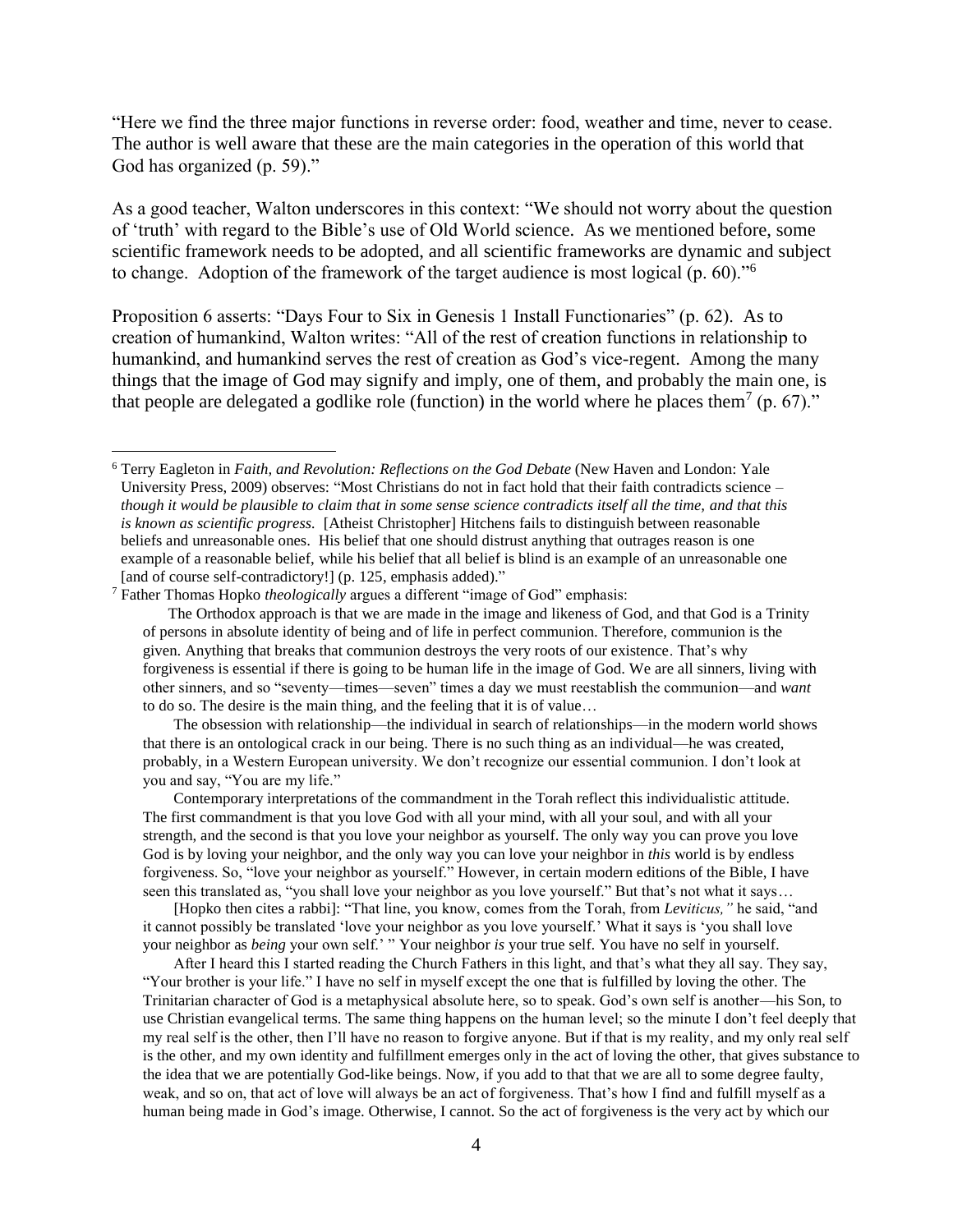Walton observes that against other Ancient Near Eastern creation stories, creation is for the benefit of humanity, not humanity for the benefit of the deity (not unlike Jesus' "*The sabbath was made for man, and not man for the sabbath…* (Mark 2:27)")

Proposition 7: "Divine Rest Is in a Temple" (p. 71). Walton indicates that Day 7 is crucial in a functional reading: "In a material account day seven would have little role, but in a functional account, as we will see, it is the true climax without which nothing else would make any sense or have any meaning (p. 71)." Why? In the ancient world "Deity rests in a temple, and only in a temple (p. 71)." And "After creation, God takes up his rest and rules from his residence (p. 73)." Further, "When the deity rests in the temple it means that he is taking command, that he is mounting to his throne to assume his rightful place and his proper role (p. 74)." Finally, "In the view being presented here, on the eighth day, and on every day since then, he is in the control room from where he runs the cosmos that he set up. This is the ongoing work of creation<sup>8</sup> (p.  $76$ ."

Proposition 8: "The Cosmos Is a Temple" (p. 77). Walton draws on several Ancient Near Eastern sources to show similar understandings. With reference to Isaiah  $66:1 - 2$ , he writes: "Here we can see the elements of a cosmos-sized temple, a connection between temple and rest, and a connection between creation and temple. This in itself is sufficient to see that the cosmos can be viewed as a temple. That is precisely what we are proposing as the premise of Genesis 1: that it should be understood as an account of functional origins of the cosmos as a temple (pp. 82 & 83)." Further "It is describing the creation of the cosmic temple with all of its functions and with God dwelling in its midst... The most central truth to the creation account is that the world is a place for God's presence (pp. 83 & 84)."

Proposition 9: "The Seven Days of Genesis 1 Relate to the Cosmic Temple Inauguration (p. 86)." Walton explains: "In short, by naming the functions and installing the functionaries, and finally by deity entering his resting place, the temple comes into existence – it is created in the inauguration ceremony (p. 88)."

In Proposition 10, "The Seven Days of Genesis 1 Do Not Concern Material Origins (p. 92)", Walton urges that Genesis contributes *nothing* to the discussion about the age of the earth (or one could add of the cosmos). "The point is *not* that the biblical text therefore supports an old earth,

 $\overline{a}$ 

humanity is constituted. Deny that, and we kill ourselves. It's a metaphysical suicide (*Parabola: The Magazine of Myth and Tradition*, "Forgiveness", Volume XII, Number 3, August 1987, pp. 50 - 59.)

<sup>8</sup> In the context of discussing the South African understanding of *ubuntu*, in light of the subsequent brokenness of the good *functioning* Creation, I have written elsewhere (unpublished):

Ubuntu, meaning we are people – *most fully human* – through other people, in more theological terms is the *anthro*pological principle of the formal *the*ological doctrine of the Trinity. Just as we are created in God's image above all as *people-in-relationship*, so God in this respect is *Trinity-in-relationship*. Just as sin above all means broken relationship towards God (*theological*), towards self (*psychological*), towards others (*sociological*), towards the Good Earth (*ecological*), and towards the created universe (*cosmological*), *ubuntu* in this respect points towards the profound healing ideal of the Gospel, namely *to restore broken relationship with others to (re)create peace, to (re)create unity.* The II Corinthians 5 passage that begins, "*If anyone is in Christ, there is a new creation...* is Paul's articulation of *ubuntu* in Gospel-restored human relationships, and by extension in all other restored – *(re)created –* relationships. This is a second "recreation" after the Noahic.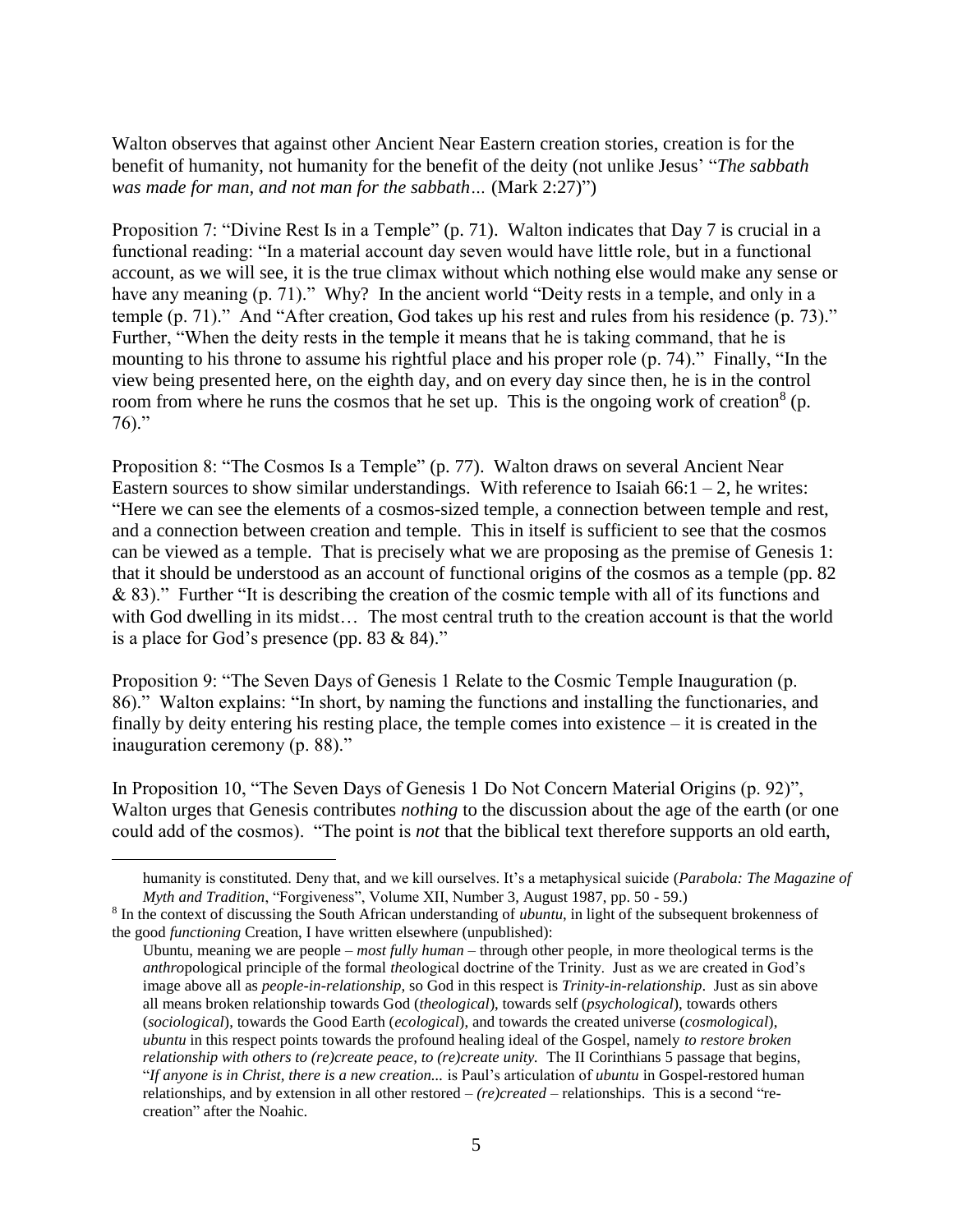but simply that there is no biblical position on the age of the earth (p. 94)." In this context, Walton emphasizes and reiterates an earlier point: "*Viewing Genesis 1 as an account of functional origins of the cosmos as temple does not in any way suggest or imply that God was uninvolved in material origins – it only contends that Genesis 1 is not that story* (p. 95)." The author speculates on aspects of the "before" and "after" of the temple inauguration that I found less than helpful.

Proposition 11 states that " 'Functional Cosmic Temple' Offers Face-Value Exegesis" (p. 101). The author makes a convincing case.

Proposition 12 asserts that "Other Theories of Genesis Either Go Too Far or Not Far Enough" (p. 107). The author concludes: "In this view, science cannot offer an unbiblical view of material origins because there is no biblical view of material origins aside from the very general idea that whatever happened, whenever it happened, and however it happened, God did it (p. 112)." (This is not unlike songster Ken Medema's playful account of the Virgin Birth!)

Proposition 13 argues that "The Difference Between Origin Accounts in Science and Scripture Is Metaphysical in Nature" (p. 113). The author states at the beginning of this chapter that "We have now completed the presentation of the view that Genesis 1 presents an account of functional origins and will begin to integrate this view in to the broader issues of science and society… in relation to evolution and Intelligent Design, as well as consideration of some of the issues of policy in public education (p. 113)."

Walton clarifies that in relation to the creation "Neither ultimate cause nor purpose can be proven or falsified by empirical science (p. 115)." He concludes: "The principle factor that differentiates a biblical view of origins from a modern scientific view of origins is that the biblical view is characterized by a pervasive teleology: God is the one responsible for creation in every respect (p. 117)."

Proposition 14 claims that "God's Roles as Creator and Sustainer Are Less Different Than We Have Thought" (p. 118). Walton: "Both initiating and sustaining are the acts of the Creator God. We recognize his role of Creator God by our observance of the Sabbath, in which we consciously take our hands off the controls of our lives and recognize that he is in charge (pp. 122 & 123)."

Proposition 15 contends that "Current Debate About Intelligent Design Ultimately Concerns Purpose" (p. 124). Intelligent Design is subject to neither verification nor falsification by current scientific standards, claims Walton. Therefore Walton is agnostic about how material creation happened, but not about its God-ordained *teleology*.

Proposition 16 claims that "Scientific Explanations of Origins Can be Viewed in Light of Purpose, and If So, Are Unobjectionable" (p. 131). But unanswered questions about evil and origins arise, Walton allows.

Proposition 17 believes that "Resulting Theology in This View of Genesis 1 is Stronger, Not Weaker" (p. 141). The author claims that "In the view that we have presented of Genesis 1, the